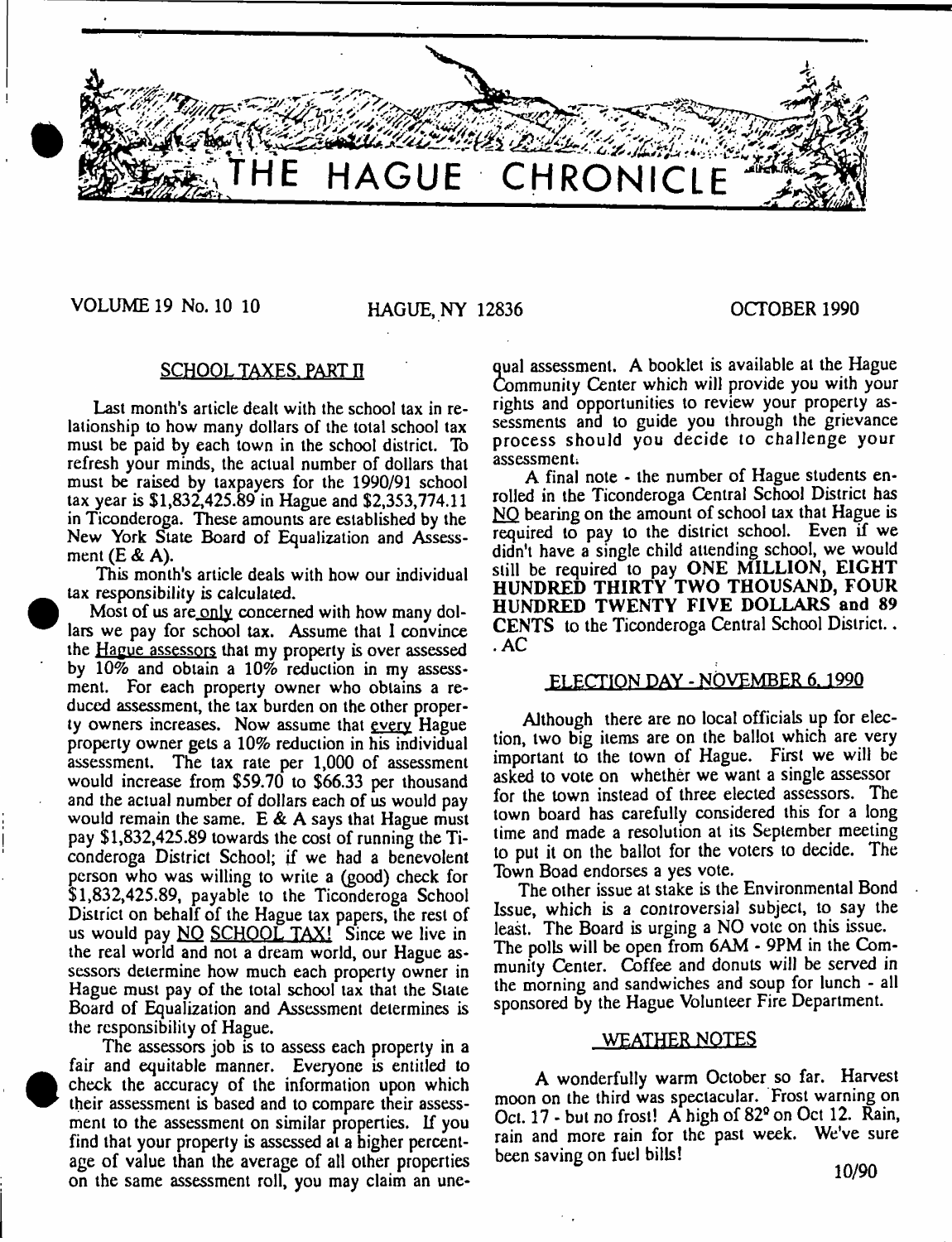#### HAGUE VOLUNTEER FIRE DEPARTMENT

The Hague Volunteer Fire Department served its annual ham dinner at the Silver Bay Association on Saiurday, October 6 by candlelight and generator powered electricity because the electric power failed just minutes before serving time and remained failed for several hours.

The Fire Department wishes to thank The Silver Bay Associaton for the use of its facilities, for the advice and help of its staff, and for the labor of many volunteers, and for all the pies donated by the supportive members of our community. The money earned by this endeavor will go to the new ambulance fund. THANK YOU each and every one.

A reminder that on Election Day, November 6, the Fire Department will be serving doughnuts and coffee all morning long at the Community Center, and thal soup and sandwiches will be served at lunch time. Vote and then join your friends over the coffee cups and soup bowls... EA

#### CUB SCOUT PACK 21 NEWS

Pack 21 would like to welcome our new Cubs who will now make up Den #3. Ryan Lawrence, Josh Plass and Tyier Wells were Tiger Cubs last year. Kenny and Kevin Stomtsch will be joing them for the fun and adventure of becoming Wolf scouts. Their willing and able leaders will be Kay and Walt Wells and Patricia and Rich Stonitsch. Have fun!

On Friday, September 21 (a fitting day for Pack 21) we kicked in the new season with a fun and food-filled afternoon in the perfect spot, Hutchinson's Field (Thanks, Sandy and Willy!) Now that we're in gear, Den #1 is working on the Bear rank. We believe we're ready for emergencies, especially if they require a bucket brigade. We congratulate Greg Fitzgerald for achieving the rank of Wolf.

Den #21 have all earned the Organ Donor Awareness patch, learning about a vital subject. Jimmy Ward has achieved Wolf rank and Thor Gaulreau worked over his summer vacation to earn Bear rank. Good going guys!

A special thank you to all the bottle and can donators (especially the DeFrancos!); those nickels add up! We certainly welcome donations of this kind as it helps with all scouting activities. Call 543-6590 (Costellos) if you need pick-up.

Our favorite (?) holiday will be celebrated by a Cub Scout Halloween Party at the Hague Community Center on Saturday, October 27 from 6:30 til 8:00 PM. All Pack 21 Cubs and family members are welcome. Don't forget your costumes! . . . KC

#### WANTED

Clifton West, town historian, would like copies of the Hague Central School yearbooks dating before 1967 and after 1976. Other items on his "wish list" are a copy of the book on Graphite by Wilford Ross; a bracket for bracket lamp, any small articles suitable to put on shelves in the historical museum in the Tbwn Center and a cow bell.

The museum is coming along nicely, thanks to a lot of effort by Mr. West and others. Stop by sometime when you are in the Community Center and enjoy!

#### HAGUE SENIOR CITIZENS CLUB

The next meeting of the Hague Senior Citizens Club will be held on **MONDAY**, October 22, We plan to go to the Frenchman's Restaurant in Crown Point. This will be a car-pooling trip, and we will leave the Community Center parking lot at 11:20AM. You MUST register for this trip by calling 543-6161. We have to let the restaurant know by Oct. 17 how many of us are coming, so you'd better register as soon as you read this if you wish to go. We must guarantee 20, as the restaurant will open up especially for us on this day. We will order from the

menu. Dont forget - your driver will appreciate a contribution for gasoline expenses for this trip.

After the meal, we will return to the Community Center for our customary meeting... EA

#### HAGUE HISTORICAL SOCIETY NEWS

The Society's October meeting will be held Thursday the 18th at The Hague Community Center. Social time is at 7:30PM., business meeting at 8:00PM, followed immediaiely by the program. A presentation on the Graphite mines of Hague will be narrated by President Robert Cole with slides of some old mine photos and anecdotes gleaned over the years. A discussion will be opened following the presentation. Comments by those present will be appreciated.

Thirty five members and guests travelled to the Sagamore Lodge Adirondack Great Camp near Racquette Lake on September 6. A frequent comment was how much this opportunity was appreciated - a guided tour of a very historic site. The party went on to the Farmer Restaurant in Old Forge for a very pleasant lunch.

Another golden opportunity was made available by Dr. and Mrs. Sandy Lamb and Marcus Merrill of Old Wardsborough who gave a guided tour of that former hamlet. Nineteen members and guests made that tour on Thursday, October 4. The rain held off until after the caravan had seen a large number of sites and finished at the 120 year old farmhouse of the Lambs where the hostess served hot cider and freshly cooked muffins. The group then repaired to the Rye Field Restaurant in Bolton for lunch and a guided tour of the Bolton Historical Society Building (the old Catholic Church) by its curator Mrs. Thomas Curry (former Hague teacher). Many favorable coments were received on this trip and the opportunity to have two such events within a month.

Come see what we have to offer on October 18.

# BLACK WATCH LIBRARY

The Friends of the Black Watch Library is presenting *Time* Slices of the 30's program at 7:30PM on October 17 at the library, Montcalm St., Ticonderoga. Hedda Garza, writer from Chestertown will be the leader.

#### MOHICAN HOME BUREAU

Th e next meeting will be held on November 6th, Election Day. Members will participate in the Firemen's annual Election Day luncheon following the meeting.

The following meeting will be held on November 20. The projects are beginning to look a lot like Christmas.

#### HAGUE EMERGENCY CALLS

After a very quiet three weeks the Emergency Squad spent a very busy week. Within one week they answered five calls, totalling 182 miles and 27 1/2 patient hours.

#### LYME DISEASE AND YOUR DOG

An excellent information flyer entitled "Lyme Disease and Your Dog" by Catherine Reeve, Cornell Cooperative Extension 4-H Agent of Suffolk County is available by contacting the Cornell Cooperative Extension Office, Warren County, Schroon River Road, HCR 02, Box 23B, Warrensburg, NY: 12885 or call 1-800-446-5572.

*An expert is a man who will know tomorrow why the things he predicted yesterday didn't happen today*.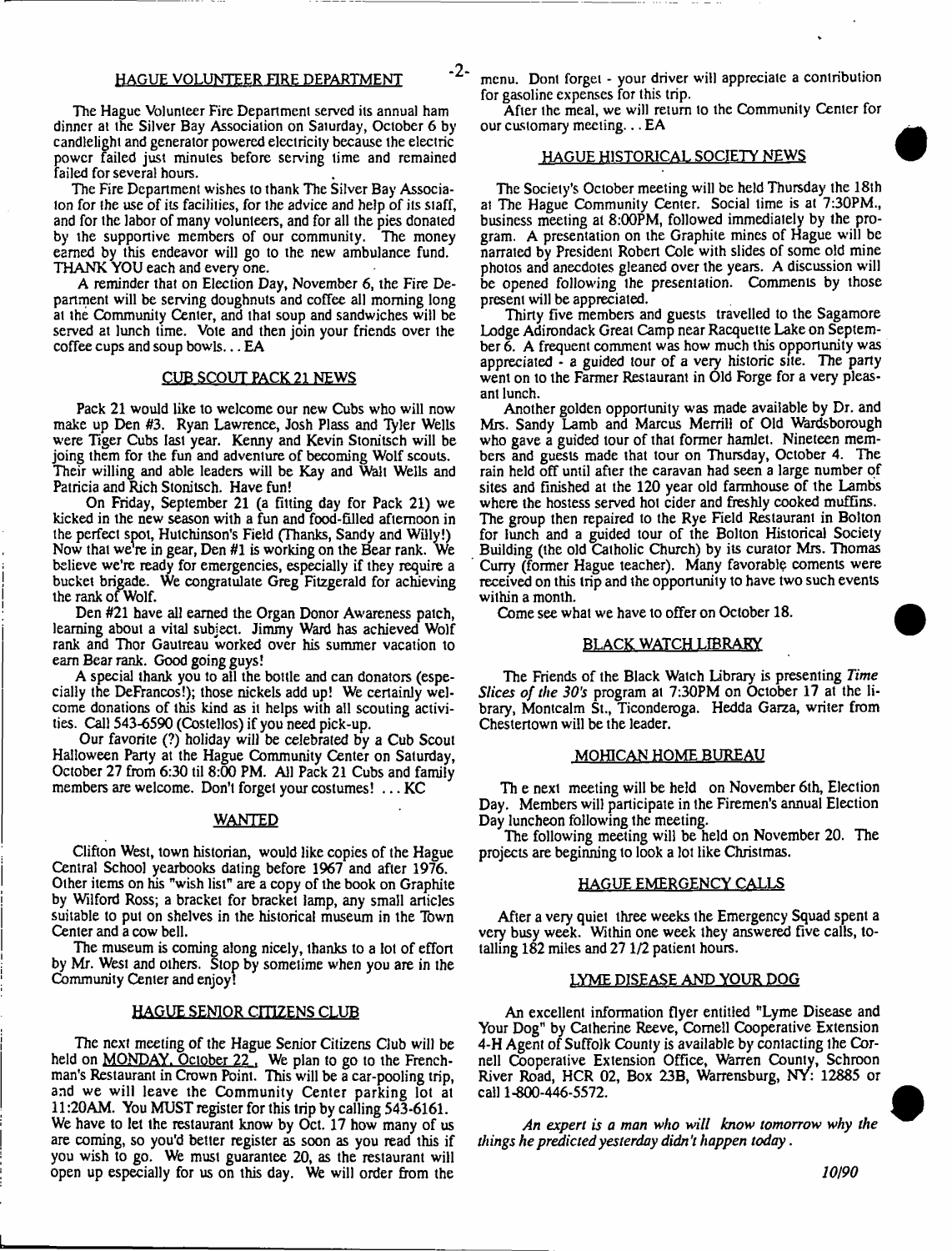ZONING BOARD OF APPEALS - Meeting scheduled for Sep- $\rho$ mber 27 was cancelled due to lack of agenda.

#### TOWN BOARD - OCTOBER 9, 1990

Several construction companies and two electrical companies' bids for the construction of the re-cycling center (cement foundation and building) located at the present landfill, were opened and are subject to review. The bid accepted will be announced at a later date.

In Communications and Petitions:

1) North Country Life Flight requested a financial donation but with reduced town revenues Supervisor Bolton said we are not in a position to make a commitment and will suggest a county donation.

2) Hague has challenged the 1990 Census for our town. A recount will be under way soon.

3) Grant application has been made to the Environmental Quality Bond Act and Hague hopes for \$30,000.

4) Still working on school tax rate but not progressing much. A new approach could be a request for one school district with one tax rate. But you all know the state moves slowly!

5) Letter from Public Works contains suggestions for solving Overbrook Rd. Ext. drainage problems. A second letter, also from Public Works, again made suggestions to the Highway Dept, after inspecting Dodd Hill Rd., Bass Bay Rd., Pine Cove Rd., Battle Hill Rd. and Split Rock Rd., all with drainage problems after heavy rains. Improvement will be made over a period of several years since each of these improvements are extensive and expensive jobs.

6) Lake George Park Commission sent a draft of an agree ment that makes changes in the waste water regulations. After a theck with town attorney, John Silvestri, a motion was passed approving Supervisor Bolton's authority to sign same. No fees will be charged in Hague because inspections, site visits, etc. will be done by the town. John Breitenbach, Jr. is in charge of the program. Reports must be made to L.G.P.C.

7)Warren County Recycling program informs us that the grant application for landfill closures is up to two million dollars.

Committees report that we have long range planning for Community Center. There is a new roof on Chamber building. (Did you also notice the well-placed, well-lit telephone?) We will have grant for bass tournament and arts fair next year.

New Business:

Resolution #19 was passed unanimously in which the polling place was designated. It will be the Hague Community Center.

A public hearing will be held on October 30 at 6:30PM on the preliminary budget.

A disappointing note: For the first time in years our revenues are down. ....GL

#### PLANNING BOARD - 10/4-90

Public hearings on three minor subdivisions began at 7PM:

1. J. Graham Michael's application to subdivide his oroperty on Friends Point. The proposed lot exceeds the minimum dimensions required by the zoning ordinance.

2. Sherwood and Gardner Finley proposal to include a portion of a west side 9N lot with a lakeshore parcel to be used as a site for a septic system. Location of a neighbor's well and a 20 family water line was introduced as new information concerning he proposed site for a septic system. Subdivision was tabled until proximity of water supplies to proposed septic system was determined.

3. Mrs. M. Sharp's application for a subdivision was tabled since an application for a subdivision from her neighbors, the

the Gosselinks, owners of the land to be subdivided, had not been received.

Regular meeting opened at 7:30PM.

Michael's two-lot subdivision was approved with conditions: 1. Soil conditions evaluated for septic suitability and 2. the septic tank located on the new lot to be disconnected from the leaching field situated on the adjoining lot.

John Caffry, attorney for Mr. Michael, presented a proposal to further divide Mr. Michael's land under Section 8.020, "Gifts, Divises and Inheritances." The third lot would be approximately 6/lOth of an acre with 100+ feet of shoreline. A pre-existing boat slip would be less than 10 ft. from the proposed new side lot line. The matter was referred to the Zoning Board of Appeals for an interpretation of whether the boatslip constitutes a dock.

The 6.19 Ac. subdivision from 81.8 acres of land owned by George May to David May was approved under section 8.020.

Plannning Administrator, John Breitenbach, Jr., informed'the Board that the County Clerk has agreed to require a certificate of zoning compliance from Hague, prior to accepting a deed for land in Hague, for filing. This was done to protect individuals from inadvertently creating illegal lots.

The request of Jim Ward, Jr. to enlarge the boat storage units on the Rt. 8 property was denied. The proposed expansion would exceed the square footage thal is allowable.

Mr. Breitenbach, Jr. reported that suitable soil conditions had been found for a septic system on the Hatfield's Pine Cove property. The Board approved the Hatfield's plan to construct a new residence, providing that property lot lines are verified to provide an area for a septic system that conforms to our zoning code.

The Board approved the DeLarm-Ginn transfer of building rights contingent upon conforming to all other zoning regulations. Z.B.A. to be asked to write a building right definition.

George and Gloria Hawkins received conceptual approval for a 4-lot subdivision of their 59+ acres on Dodd Hill Koad with the condition that no lot be less than 1.1 acres, the minimum size allowable in their zoning district.

Meeting closed at 10PM . . . AC

#### SILVER BAY ASSOCIATION AND HAGUE COMMUNITY

Mark Johnson, Executive Director of Silver Bay Conference Center held a small meeting on the morning of Oct. 6 to exchange ideas with representatives from various areas of Hague.

Johnson expressed the interest that Silver Bay has in making itself better known to year-round and summer residents and the need for wider inter-communication. In answer to questions and in a follow-up letter Johnson expressed these points:

It is clear that there is still a lot of uncertainty about the nature and purpose of Silver Bay - the YMCA Conference Center. We will seek every opportunity to communicate with our neighbors about the nature of our services and the opportunity for membership and participation in the Association.

We plan to schedule a community wide Open House early in the summer of 1991 and seek to involve the whole community in celebrating our 90th anniversary in 1992. We seek to distribute our summer weekly newsletter through the local general stores and the post offices. We hope to devise improved methods of announcing program activities (through church bulletins, for example). We need to review the pricing structure of our program fees to assure the options are available which reflect logical and reasonable use of Silver Bay offerings.

We will continue to look for opportunities to bring together representatives of all area property owner groups to discuss issues of shared interest such as sewerage systems and recycling programs.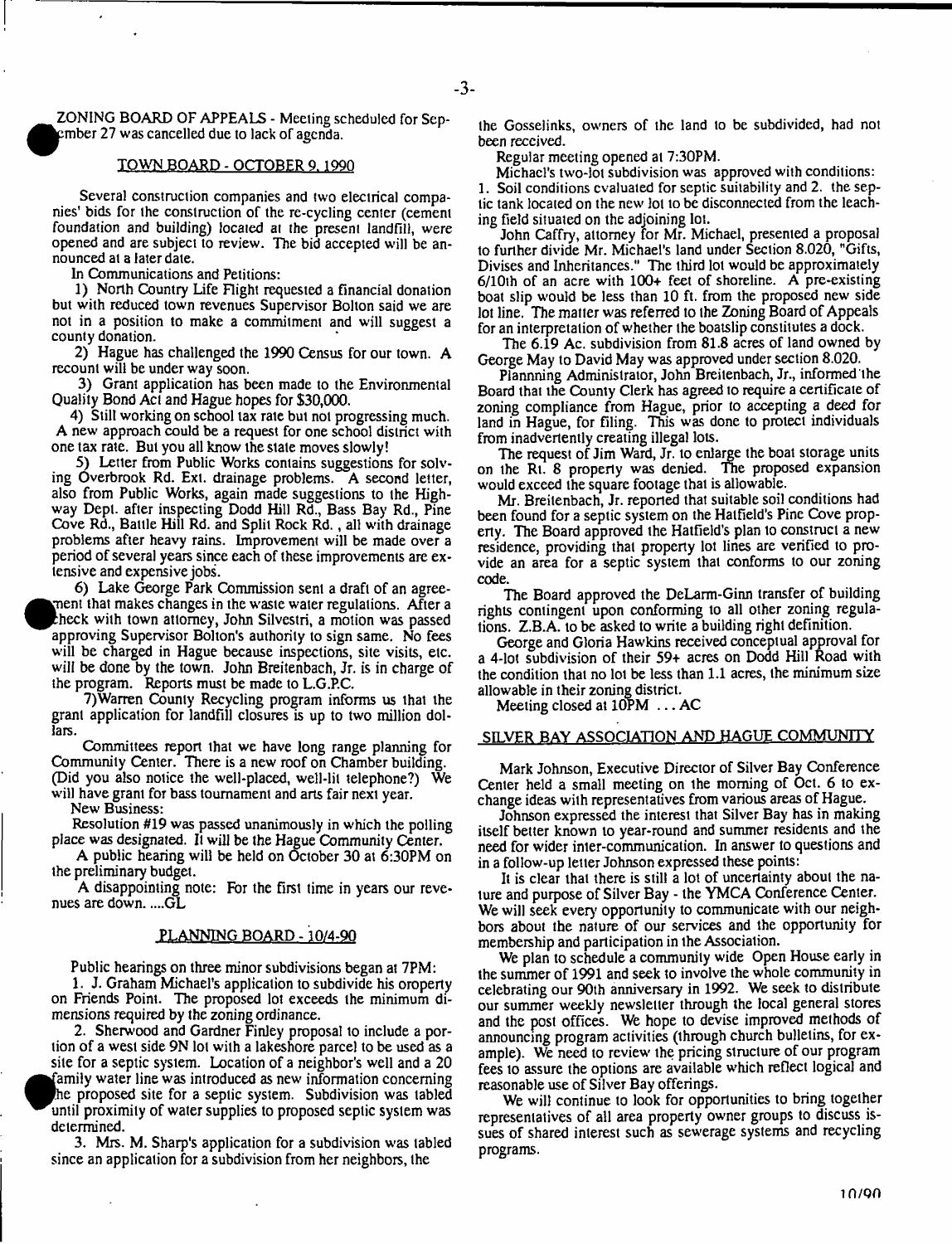#### PARTY BRIDGE

If there is anyone out there interested in starting a parly bridge group to wile away some long winter nights - get in touch with Katy Koenig, 543-6149. She is looking for partners who enjoy playing the game, but are not experts.

#### CRIME PREVENTION PROGRAM

On October 11,1990, an evening meeting took place at the Hague Community Center for the Prevention of Crime. It was an interesting slide show at which Ben Driscoll, Community Action, presided with the help of a young lady officer from the Sheriffs Patrol. Mr. Driscoll will be happy to take this show "on the road" to any group requesting it. Day groups might enjoy this as part of a meeting. Anyone interested, call Mr. Driscoll at (518) 793-0636, Glens Falls, between 9AM and 5PM, Monday through Friday.

#### FLU SHOTS

It's that time of year again and Du shots for residents of Warren County, Town of Hague, will be given on October 31 from 1 - 2PM at the Community Center. All senior citizens and others with respiratory problems are eligible to receive shots.

#### FOREST BAY PROPERTY OWNERS ELECT

At the August meeting of the Forest Bay Property Owners' Association, officers and directors were elected as follows:

President: Robert Wotton, succeeding Robert Mayer who has held the post over the past three years.

Vice President: Andrew McCarville

Secretary/Treasurer: John Tbner, who held the post last year Directors: Kenneth Engler, Jr. and Herman Rogg.

#### STAR REGATTA

On the weekend of September 15 and 16, the Northern Lake George Yacht Club was host to 32 Star Class sailboats in the annual Lake George Open Regatta. Boats came from the Finger Lakes Region, New Jersey and the Connecticut Coast.

Saturday was a "wild and wooly" day with a cold front that provided very puffy southwest winds averaging 13 to 15MPH with gusts to  $25$  to  $30MPH$ . It was a true test of skippers, crews, and their boats. Two boats lost their masts, one boat broke its boom and one nearly sank! Bob Mayer of the local club had one of the broken masts, and Bob Phelps, also of the local club, was on the sinker with his wife Holly. They were rescued by Irv DeGraff and divers on the scene helped to make the boat ready to be towed.

Sunday was the complete opposite with a very light east wind which provided a true test of the Race Committee in setting the race course.

On the plus side the winners were as follows: First Race, Andy Ivey and crew Kip Gardner of Lake Sunapee; Second Race, Bob Wescott and Rip Eberling of Seneca Lake; Third Race, John Chiarell and Natty Cook, also of Lake Sunapee

In the overall series, which is based on total points earned for the three races, trophies were awarded as follows:

First, Dave Ivey and Robbie Bowers of Lake Sunapee.

Second, Bob Westcott and Rob Eberling of Seneca Lake Third, Bob Wotton and John Barth of the local club.

All in all a good time was had with Lake George showing both its beauty and sometimes ruggedness!

Robert W. Mayer, Captain of NLGYC Star Fleet.

#### DO YOU LIKE OUR NEW LOOK?

Last month (September) we tried a different printer. We were not too happy with the printing on the recent copies of The Hague Chronicle .(We have a dot matrix printer.) Thanks to Gayle Halm, Sabbath Day Point, who is lucky enough to own a laser printer, we were able to turn out a highly legible copy. (I liked it so much I decided it should be on our WISH LIST.) With the support from our readers, we feel that this should be our next purchase.

We updated our computer a few months ago and with a great deal of help from friends, I am slowly getting used to it.

The Hague Chronicle office is located in my home on New Hague Road. It is well equipped with a Macintosh computer, a typewriter, and a Mita copier. Visitors are always welcome, particularly if they are bringing news etc. The telephone number is 543-6633. News and changes of addresses can be called in if you so choose.

Right now in order to use the laser printer I must type the pages on the computer in my office, take it to Sabbath Day Point where we transfer them to Gayle's computer and she runs off a copy of each page on her laser printer. Then I bring the copies back to the office where I duplicate them on the copying machine. I run off about 750 copies (8 pages), and then take the finshed pages to the Community Center where we have a wonderful group of ladies and gentlemen who collate, staple, fold, label and stamp. I then breathe a sigh of relief and take a short vacation!

All of this is made possible through the generous contributions of our readers. We are open to suggestions and criticisms, particularly if they will help us publish a better paper. A final note - we LOvE what we do! .. Dottie Henry, Publisher

## ENVIRONMENTAL AWARENESS WINTER WEEKENDS

9-11 year olds December 15-16<br>12-13 year olds January 12-13 12-13 year olds January 12-13  $14-19$  year olds

WHAT IS A WINTER WEEKEND?

Nature hikes on snowshoes and/or cross country skiis, a visit to a deer yard, ice fishing, learning winter woods lore and safety, meeting new friends and old and enjoying the heat of a wood burning stove.

LOCATION

4-H Camp Sacandaga, Slpeculator, NY where participants stay in the winterized Seabee Lodge.

TIME

10AM Sat. to 3PM Sunday

COST

A \$10 deposit must be paid at the time participants pre-register. \$5 of the deposit will be returned to those who participate. No money will be returned to those who do not participate. Participants bring their own food.

CHAPERONES

The trips are well chaperoned and led by an experienced Adirondack Guide and a certified Emergency Medical Technician. Adults who would like to assist are welcomed.

Contact the Cornell Coop. Ext. of Warren County office, HCR 02, Box 23B, Wanensburg, NY 12885. (1-800-727-8239.) Call NOW as there is a participation limit.

### VOTING MACHINE INSPECTION

The voting machine for the Town of Hague will be open to the voters for the purpose of inspection and instruction on October 30, November 1st and 2nd from 1PM to 3PM at the Community Center. Custodians of the voting machine are Henry S. Leach and Lonnie Swinton



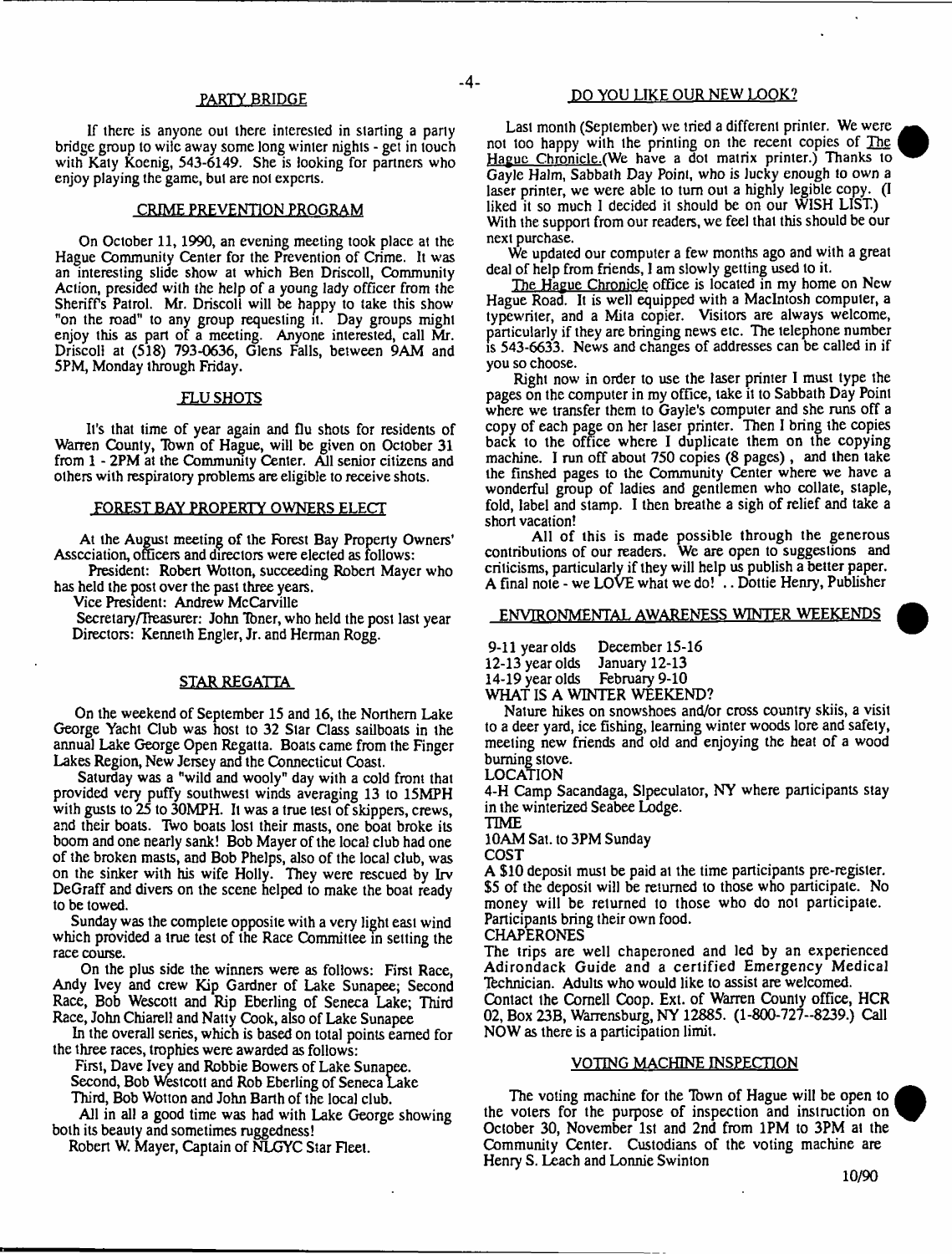# 2ND ANNUAL CHRISTMAS PARTY PLANNED

Fran Clifton who is in charge of refreshments for the second annual community Christmas party to be held at the Hague Community Center, hopes that the local ladies will start to plan their own specialty to donate for the reception. This year we are asking for finger sandwiches, party bread and Christmas cookies to go with the holiday punch and coffee which will be served from 4 - 3PM on December 15. If you need the food picked up, please call 543-6501.

# <u>ART EXHIBIT AT HANCOCK HOUSE</u>

Beginning October 10 and continuing through November 12 the art museum at the Hancock House is featuring John James Audubon - The Man and His Works.

Seventeen Audubon lithographs from Loates edition of original graphics are on display. The new winter hours of the Hancock House are Wednesdays through Saturdays from 10AM to 4PM. Do stop in and see this most unusual exhibit.

# WARREN - WASHINGTON COUNTY **CAREGIVERS**

The Warren and Washington County Elderly Coalition's "Caregivers" Sub-committee has just completed compiling the information for the Resource Guide for Caregivers of the Elderly. The booklet is scheduled for printing this month (September). Names and addresses of numerous agencies which provide both direct and support services to the elderly and their caregivers are listed in the publication. It is now available free of charge, thanks to a generous grant by the Glens Falls Foundation.

# LANDFILL HOURS

BEGINNING NOVEMBER 1, 1990 THROUGH MARCH 31,1991, THE HAGUE LANDFILL WILL BE OPEN FROM 12 NOON TO 5PM FIVE DAYS<br>A WEEK. CLOSED MONDAYS AND A WEEK. CLOSED MONDAYS AND WEDNESDAYS.

# A.P.A. TO OPEN SECOND INTERPRETIVE **CENTER**

The Adirondack Park Agency announced at its Petober meeting that its second Adirondack Park Interpretive Center at Newcomb will open following a formal dedicatory ceremony on Monday, October 15. The site, comprising more than 200 acres,

borders pristine Rich Lake and contains more than 3.5 miles of interpretive trails, a building housing an exhibit hall as well as an audiovisual presentation about the Adirondacks. A separate building of log construction houses classrooms for the Center's environmental 'education programs. The Agency's first center, located at Paul Smiths, opened in May 1989

### BIDS ON RECYCLING BUILDING

According to John Breitenbach, Jr., Recycling coordinator for the town of Hague, bids have been\* received for the construction of a recycling building at the present landfill site. Contracts will be let within the next couple months.

The town has signed consent order to close the landfill, which will take place April 1, 1991. Arrangements for recycling, composting and transferral will be under way before that time. The recycling and transfer station weill be. located at the landfill.

Auto batteries and household batteries are being accepted at the landfill; also pure use motor oil. The motor oil will be used in heating the building. It must be PURE USED OIL (no gasoline, etc.)

Composting is being started. Please separate your leaves from branches and twigs.

# POINTS OF LIGHT TO SHINE ON WOMEN IN MILITARY MEMORIAL

A winning design featuring "10 points of light" atop the existing Hemicycle at the Memorial Gate entrance to Arlington National Cemetery has been selected for the Women in Military Service for American Memorial Foundation (WIMSA).

The triangular glass prism will serve as skylights during the day, bringing light into the Memorial Center. At night, the spires will glow softly, illuminating the memorial.

A cultural and educational center which will house a computer register of women veterans and a theater for multimedia presentations will be built behind the Hemnicycle wall into the hillside.

The memorial, to be built without tax money will seek contributions to cover the anticipated \$25 million construction cost.

To learn how you can register yourself or a friend with the computer bank, write: WIMSA, Dept 560, Washington DC 20042-0560 or telephone (800) 222-2294.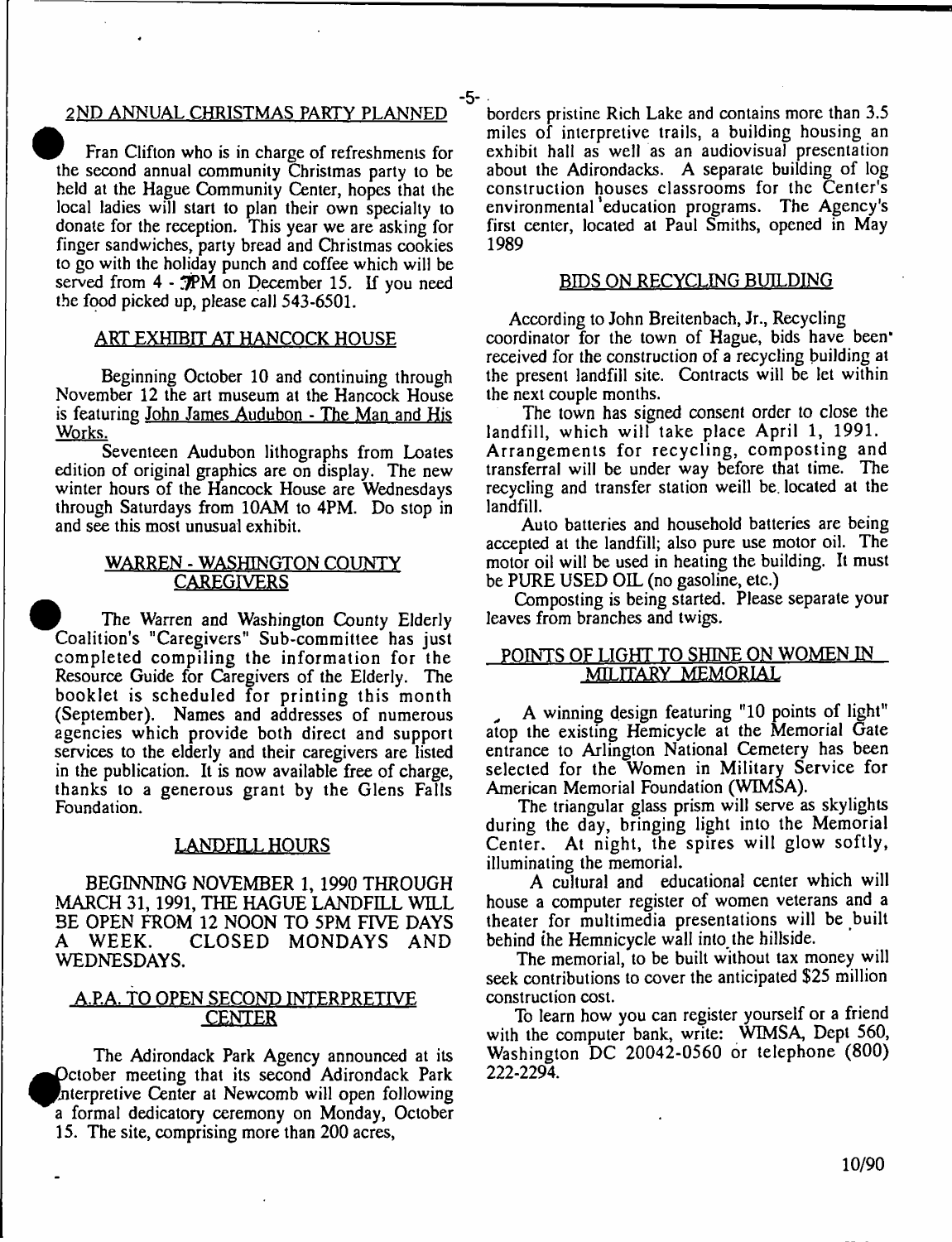# LEGISLATIVE ACTIONS BENEFITS VETS -6- SPOUSAL IMPOVERISHMENT

Laws affecting veterans receiving approval in 1990 include:

\* Creation of a State Veterans Home within the city of N.Y.

\* Elimination of the 10 year sunset provision on alternative real property tax exemption for veterans.

\* Clarifies the exemption of Agent Orange settlement fund payments from consideration as income or resources under the means-tested state or state assisted programs.

\* Extends the deadline to June 16,1992, for bringing suit based on exposure to Agent Orange.

Special license plates for survivors of the World War II attack on Pearl Harbor.

Directs the Division of Veterans' Affairs to sponsor three seminars each year to advise aged veterans and their spouses on veterans benefits for which they may be eligible.

\* Extends the application deadline until Sept. 1,1992 for the State's Vietnam Veterans Tuition Assistance Program.

\* Authorizes counties and other localities to exceed the \$950 maximum ceiling for burial of indigent veterans and their spouses. It also removes the \$200 ceiling for memorials for veterans and spouses.

\* Designates June 25 as the annual date to observe Korean War Veterans Day.

# OPPORTUNITIES FOR STUDENTS TO PARTICIPATE IN THE 1992 ADIRONDACK PARK CENTENNIAL

# POSTER CONTEST

Design a poster that represents the Adirondack Park in its Centennial Year. Prizes will be awarded for grades K-2, 3-5, 6-8, and 9-12. Teachers are requested to select one poster from each class in each age group to enter in the contest. Write Centennial Headquarters for application blank. Winning posters will be displayed at selected Adirondack locations during the Centennial year.

# THREE ESSAY CONTESTS

The Centennial Committee is seeking short (max. 500 word) essays on three subjects. The winning essays will be reproduced in Adirondack weekly newspapers during 1992 or broadcast on local radio stations with the writer identified. Essays must be typed, double spaced, with the author's name on each page.

Topic 1 - Local History Essay Contet

Topic 2 - Historical Moments

Topic 3 - The Adirondack Park Today and Tomorrow For information, contact Barbara McMartin, Chairman Centennial Committee, 80 Nordica Drive, Croton, NY 10520.

On July 16, 1989, the historic Spousal Impoverishment Law was signed. This law significantly improves the quality of life for New York's senior population. A senior will no longer have to worry about forcing his or her spouse into poverty should they require nursing home care. When the law was signed, the non-institutional spouse .was allowed to keep \$60,000 in assets and up to \$1,500 in monthly income. Through the efforts of the Senate Majority, these levels are indexed to keep pace with inflation.

The new levels which are effective January 1, 1990, are \$62,580 in assets and \$1,565 for income.

# KELLEHER SAYS NO TO BOND ACT

In a recent newsletter Assemblyman Kelleher states the following about the bond act:

"The bulk of the \$1,975 billion bond is earmarked for land acquisition in the Catskills and Adirondacks and for local assistance for landfill closure and recycling programs.

"While we must address our environmental needs, we must also evaluate New York's ability to go more than \$3 billion further in debt.

"The interest alone on the bond would be \$1.95 billion, slightly less than the principle of the bond itself. Forty years from now our great grandchildren will still be paying off this bond. . . . New York is already \$49 billion in debt. That is \$17.7 billion more than the next highest state...

"The Governor has also shifted \$210 million in routine maintenance projects out of the state's general fund budget into the environmental bond. We would be borrowing money for the bathhouse repair at Jones Beach and repaving parking lots just to make general fund spending appear to be less. These short-term projects should not be funded through long-term borrowing.

"The outcome of the bond rests with you, the voters. For the reasons I have stated, I plan to vote against the bond. I feel New York cannot meet its existing financial obligations and clearly cannot afford to add to them. The state's economic health hinges on our ability to climb out of debt - not sink deeper.

"Regardless of your position on this important matter, I urge you to become informed. Read about the environmental bond act and think about its advantages and disadvantages.".

10/90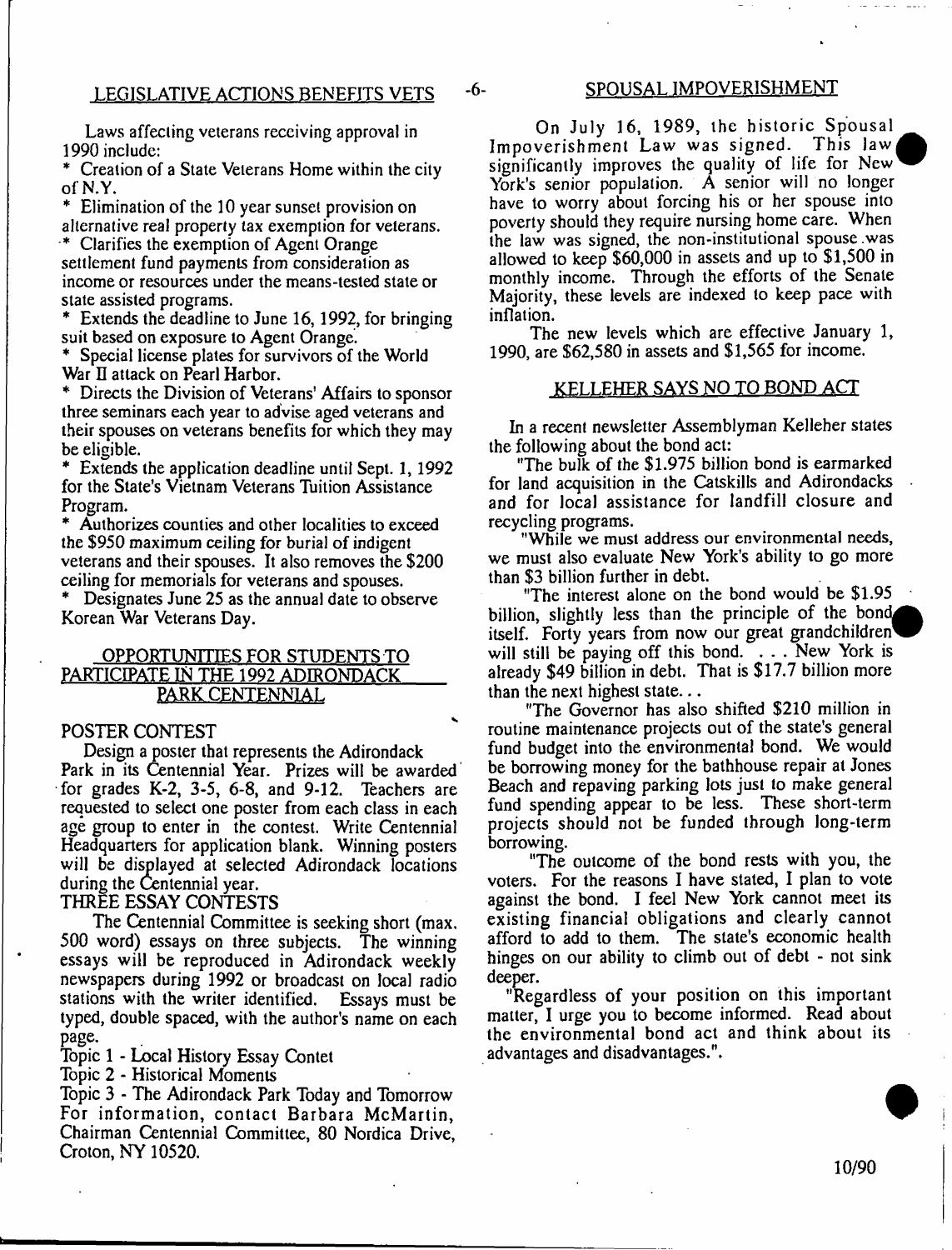## SOUNDINGS



MARRIED - Martha DeLarm, daughter of Mr. & Mrs. James DeLarm, Hague, to Stephen Davis, son of Mr. Donald Davis, Hague, on September 15 in the Church of the Blessed Sacrament, Hague by Father Richard Broderick.

MARRIED - Jane Derrick and Thomas Biron at The Hague Baptist Church, on September 29 at 2PM by Rev. David Lawrence. The Birons are frequent guests at Trout House Village Resort.

MARRIED - Diane Gaynor and Fred Bauer, Mt. Holly, NJ. on October 6 at 10AM on the Trout House Village dock by Rev. David Lawrence. The Bauers are building a house on Dodd Hill Road.

SHIRLEY SMITH, New Hague Road won third place for distinction in a recent art exhibit of local artists at the Hancock House Gallery. Her painting was entitled "Sunrise".

Ginger Henry-Kuenzel, daughter of Mrs. John T. Henry, Hague, was recently appointed editor-in-chief of the magazine *Munich Found,* a magazine for English speaking people visiting or living in Munich, Germany and vicinity.

REV. DAVID LAWRENCE, pastor Hague Baptist Church was recently elected president of the Ticonderoga Clergy Assoc.

#### TICONDEROGA PLANETARIUM

The Ticonderoga Planetariumat the Ticonderoga High School presented the annual Fall Stargazer's Show on October 15. The seasonal Stargazer's Shows are informal sessions for the public to learn the positions of the planets, stars, and constellations of the sky.

The dales of other planetarium programs at the Ticonderoga Planetarium are:

| Tuesday, Nov. 6 -   | The Dawn of Astronomy              |
|---------------------|------------------------------------|
| Tuesday, Dec. 4 -   | The Star of Bethlehem              |
| Wednesday, Jan 16 - | Winter Stargazer's Show            |
| Thursday, Feb 28 -  | <b>COSMOS</b>                      |
| Monday, March II -  | Astronomy Day - Deep Sky Objects - |
|                     | Bring your telescope!              |
| Thursday, Apr 25 -  | Spring Stargazer's Show            |

Wednesday, May 15 - Planets, Meteors, and Mosquitos

All shows begin promptly at 7:30PM. Doors open at 7PM. There is no admission charged. Any groups interested in a special progrm are encouraged to call Planetarium Director, David Rutkowski, at 585-6661.

During the Renaissance America began. Christopher Columbus was a great navigator who discovered America while cursing about the Atlantic. His ships are called the Nina, The Pinta and the Santa Fe. Later the Pilgrims crossed the Ocean, and that was called the Pilgrim's Progress. When they landed at Playmouth Rock, they were greeted by Indians, who came down the hill rolling their war hoops before them. The Indian squabs carried porposies on their back. Many of the Indian heroes were killed, along with their cabooses, which proved very fatal to them. The winter of 1620 was a hard one for the settlers. Many people died and many babies were bom. Captain John Smith was responsible for all this.

. . . From *The World According to Student Bloopers ■*

#### SENATOR STAFFORD REPORTS

NO MORATORIUM, NO ADDITIONAL RESTRICTIONS FOR ADIRONDACK PARK TO BE PROPOSED

"I am pleased to report that, as a consequence of our efforts, no legislation proposing additional restrictions for the Adirondack Park was considered by the Legislature this year.

" The Report's recommendations were, unfortunately, too extreme. If enacted, they would have severely restricted the sphere of legitimate economic activity and therewith the right to acquire and dispose of one's property according to one's judgement.

The proposed recommendations would also have weakened local self-government and therewith the right to government by consent.

"William Chapman White once said, 'People have come to the Adirondacks with varied motives - for wealth, a career, a refuge, or inspiration. And some have just come for the summer.'

"The Adirondack Park is varied enough for all."

"I continue to strongly support measures that will strengthen and increase the ranks of volunteer fire companies and emergency medical services units, and I have re-introduced the necessary legislation.

"The measures include a bill that would amend the tax law to grant volunteers a personal income tax deduction of two thousand dollars.

"Another bill would allow volunteers a credit against their personal income tax for the costs of motor fuel used in the performance of their duties.

"These measures will offer incentives to potential volunteers and provide some compensation for those who already give so freely of themselves.

Volunteer firefighters and rescue squads are vital to the provision of services in the North Country.

"It is therefore particularly important that we do everything possible to make their jobs a little easier.."

"Emergency telephone service has returned lo the Northway. Now, should it ever be necessary, a motorist will be able to communicate directly with a State Police dispatcher, thus ensuring prompt service. Tburists, unfamiliar with the area, will feel more secure, as we ourselves surely will, particularly on those long winter nights when waiting for a family member to return."

"Governor Cuomo has approved legislation I cosponsored that will help repair New York's financially troubled health care delivery system.

"Under the new law, hospitals will be reimbursed more adequately for the costs of providing certain kinds of care; thus helping us keep our hospitals open and enabling them to continue to provide the public with quality health care.

"The bill also establishes a basic health insurance program for needy children.

"Operators of snowmobiles and all-terrain vehicles can be charged with vehicular assault or vehicular manslaughter for injuries caused while driving under the influence of drugs or alcohol."

"Children are more vulnerable than adults; nevertheless, when an individual assaults a child with an intent to cause physical injury, he is charged with the same crime that he would be if he had assaulted an adult. This law remedies this by elevating the level of criminal conduct if the victim is less than years of age and the perpetrator is over 18 years of age."

INCREASE IN MINIMUM WAGE: This increase is the first change in the minimum wage in nine years. Under the new law, the minimum wage for non-agricultural workers was increased to \$3.80 an hour on April 1,1990, and will rise to \$4.25 an hour on April 1,1991,

10/90